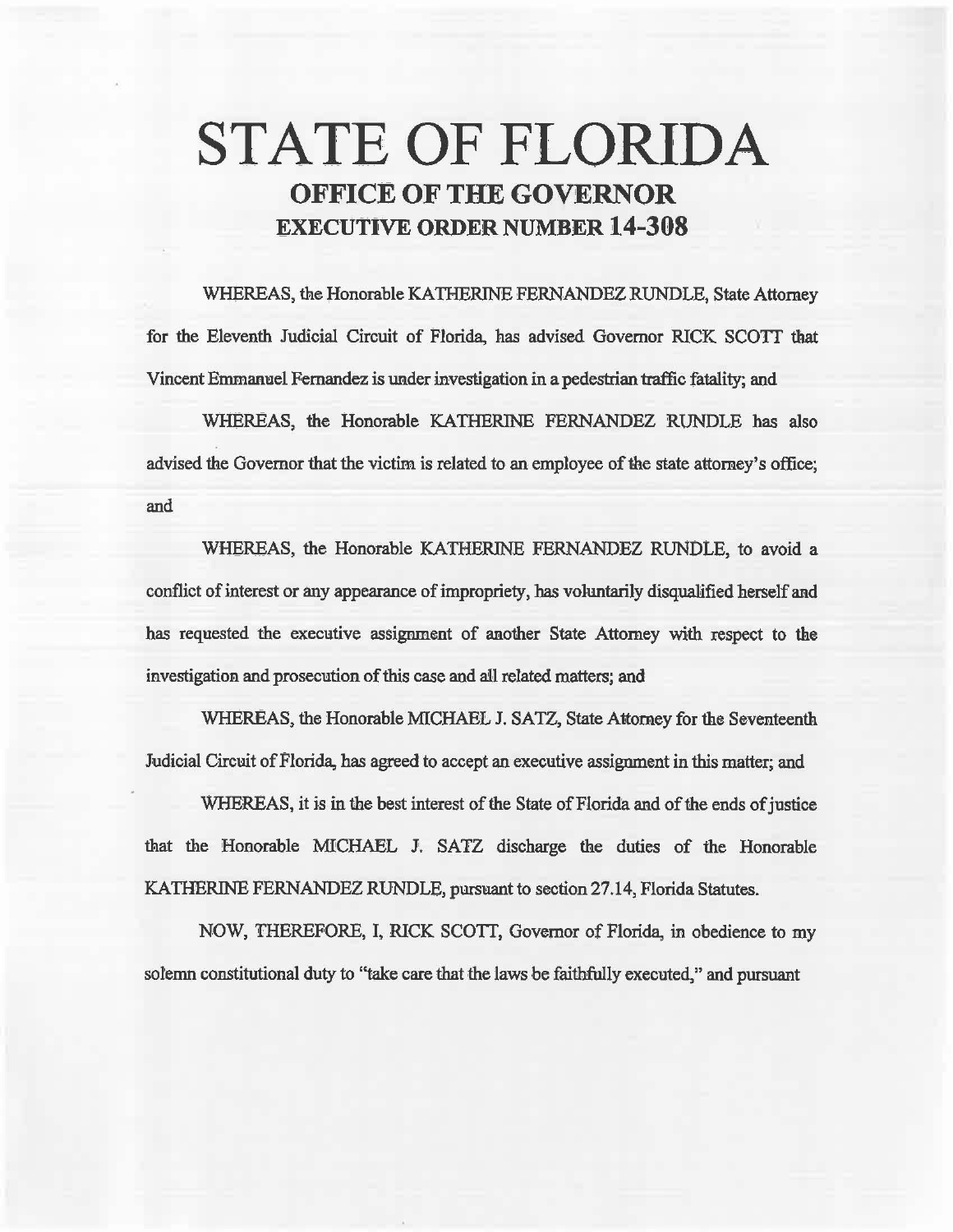to the Constitution and laws of the State of Florida, issue the following Executive Order, effective immediately:

#### Section l.

The Honorable MICHAEL J. SATZ, State Attorney for the Seventeenth. Judicial Circuit of Florida, referred to as the "Assigned State Attorney," is assigned to discharge the duties of the Honorable KATHERINE FERNANDEZ RUNDLE, State Attorney for the Eleventh Judicial Circuit of Florida, as they relate to the investigation, prosecution and all matters related to Vincent Emmanuel Fernandez.

### Section 2.

The Assigned State Attorney or one or more Assistant State Attorneys and Investigators, who have been designated by the Assigned State Attorney, shall proceed immediately to the Eleventh Judicial Circuit of Florida, and are vested with the authority to perform the duties prescribed herein.

# Section 3.

Ail residents of the Eleventh Judicial Circuit are requested, and alt public officials are directed, to cooperate and render whatever assistance is necessary to the Assigned State Attorney, so that justice may be served.

# Section 4.

The period of this Executive Assignment shall be for one (1) year, to and including December 3, 2015.